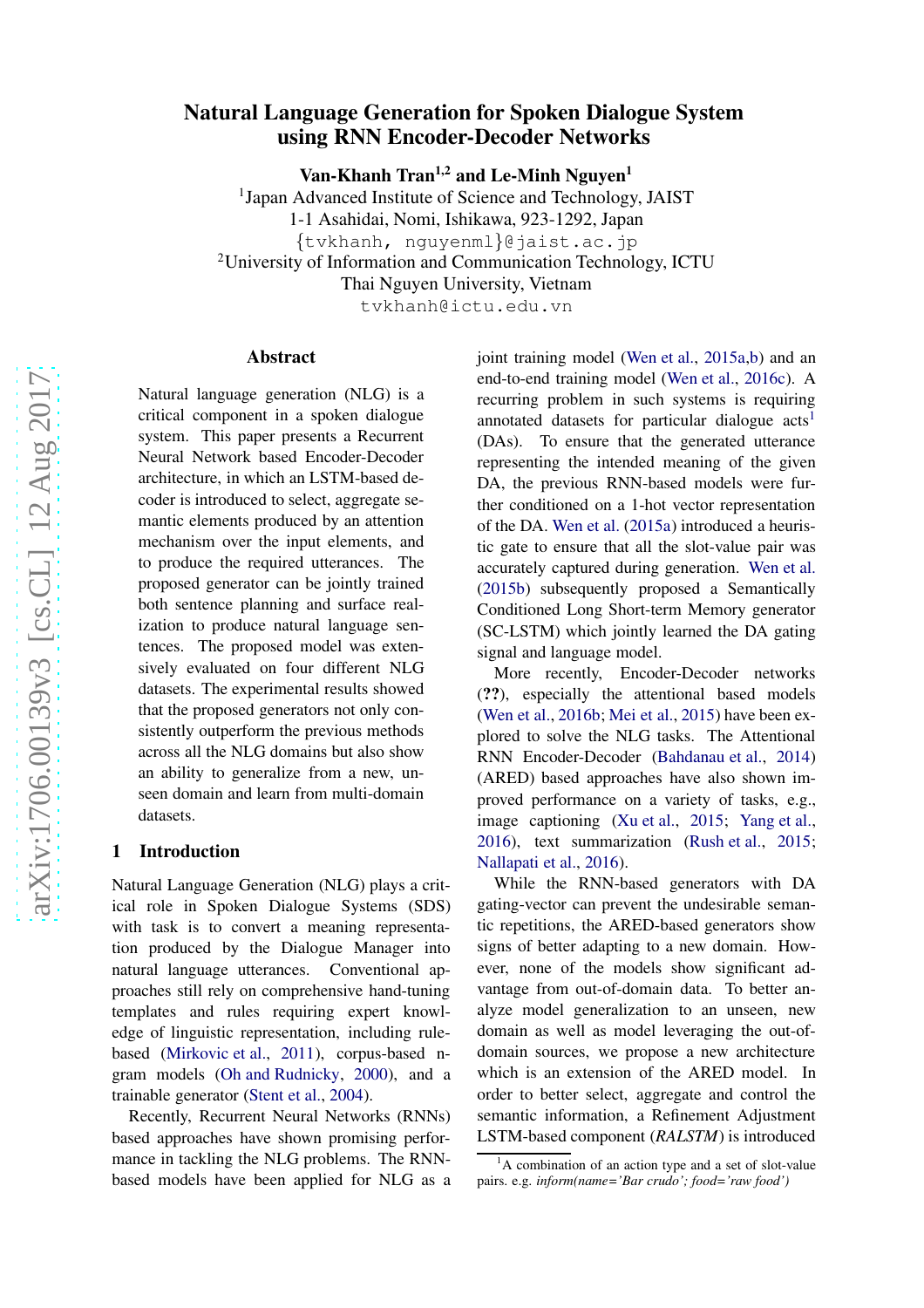to the decoder side. The proposed model can learn from unaligned data by jointly training the sentence planning and surface realization to produce natural language sentences. We conducted experiments on four different NLG domains and found that the proposed methods significantly outperformed the state-of-the-art methods regarding BLEU [\(Papineni et al.,](#page-8-7) [2002](#page-8-7)) and slot error rate ERR scores [\(Wen et al.,](#page-9-1) [2015b](#page-9-1)). The results also showed that our generators could scale to new domains by leveraging the out-of-domain data. To sum up, we make three key contributions in this paper:

- We present an LSTM-based component called *RALSTM* cell applied on the decoder side of an ARED model, resulting in an endto-end generator that empirically shows significant improved performances in comparison with the previous approaches.
- We extensively conduct the experiments to evaluate the models training from scratch on each in-domain dataset.
- We empirically assess the models' ability to: learn from multi-domain datasets by pooling all available training datasets; and adapt to a new, unseen domain by limited feeding amount of in-domain data.

We review related works in Section [2.](#page-1-0) Following a detail of proposed model in Section [3,](#page-1-1) Section [4](#page-4-0) describes datasets, experimental setups, and evaluation metrics. The resulting analysis is presented in Section [5.](#page-5-0) We conclude with a brief summary and future work in Section [6.](#page-8-8)

# <span id="page-1-0"></span>2 Related Work

Recently, RNNs-based models have shown promising performance in tackling the NLG problems. [Zhang and Lapata](#page-9-6) [\(2014\)](#page-9-6) proposed a generator using RNNs to create Chinese poetry. [Xu et al.](#page-9-4) [\(2015](#page-9-4)); [Karpathy and Fei-Fei](#page-8-9) [\(2015](#page-8-9)); [Vinyals et al.](#page-8-10) [\(2015](#page-8-10)) also used RNNs in a multimodal setting to solve image captioning tasks. The RNN-based Sequence to Sequence models have applied to solve variety of tasks: conversational modeling (???), machine translation (??)

For task-oriented dialogue systems, [Wen et al.](#page-9-0) [\(2015a](#page-9-0)) combined a forward RNN generator, a CNN reranker, and a backward RNN reranker to generate utterances. [Wen et al.](#page-9-1) [\(2015b](#page-9-1)) proposed SC-LSTM generator which introduced a control sigmoid gate to the LSTM cell to jointly learn the gating mechanism and language model. A recurring problem in such systems is the lack of sufficient domain-specific annotated data. [Wen et al.](#page-9-7) [\(2016a](#page-9-7)) proposed an out-of-domain model which was trained on counterfeited data by using semantically similar slots from the target domain instead of the slots belonging to the out-of-domain dataset. The results showed that the model can achieve a satisfactory performance with a small amount of in-domain data by fine tuning the target domain on the out-of-domain trained model.

More recently, RNN encoder-decoder based models with attention mechanism [\(Bahdanau et al.](#page-8-4), [2014](#page-8-4)) have shown improved performances in various tasks. [Yang et al.](#page-9-5) [\(2016\)](#page-9-5) proposed a review network to the image captioning, which reviews all the information encoded by the encoder and produces a compact thought vector. [Mei et al.](#page-8-3) [\(2015](#page-8-3)) proposed RNN encoderdecoder-based model by using two attention layers to jointly train content selection and surface realization. More close to our work, [Wen et al.](#page-9-3) [\(2016b](#page-9-3)) proposed an attentive encoder-decoder based generator which computed the attention mechanism over the slot-value pairs. The model showed a domain scalability when a very limited amount of data is available.

Moving from a limited domain dialogue system to an open domain dialogue system raises some issues. Therefore, it is important to build an open domain dialogue system that can make as much use of existing abilities of functioning from other domains. There have been several works to tackle this problem, such as (Mrkšić et al., [2015](#page-8-11)) using RNN-based networks for multi-domain dialogue state tracking, [\(Wen et al.,](#page-9-7) [2016a](#page-9-7)) using a procedure to train multi-domain via multiple adaptation steps, or  $(Gašić et al., 2015; Williams, 2013)$  $(Gašić et al., 2015; Williams, 2013)$  $(Gašić et al., 2015; Williams, 2013)$  $(Gašić et al., 2015; Williams, 2013)$  $(Gašić et al., 2015; Williams, 2013)$  $(Gašić et al., 2015; Williams, 2013)$ adapting of SDS components to new domains.

# <span id="page-1-1"></span>3 Recurrent Neural Language Generator

The recurrent language generator proposed in this paper is based on a neural language generator [\(Wen et al.](#page-9-3), [2016b\)](#page-9-3), which consists of three main components: (i) an Encoder that incorporates the target meaning representation (MR) as the model inputs, (ii) an Aligner that aligns and controls the semantic elements, and (iii) an RNN Decoder that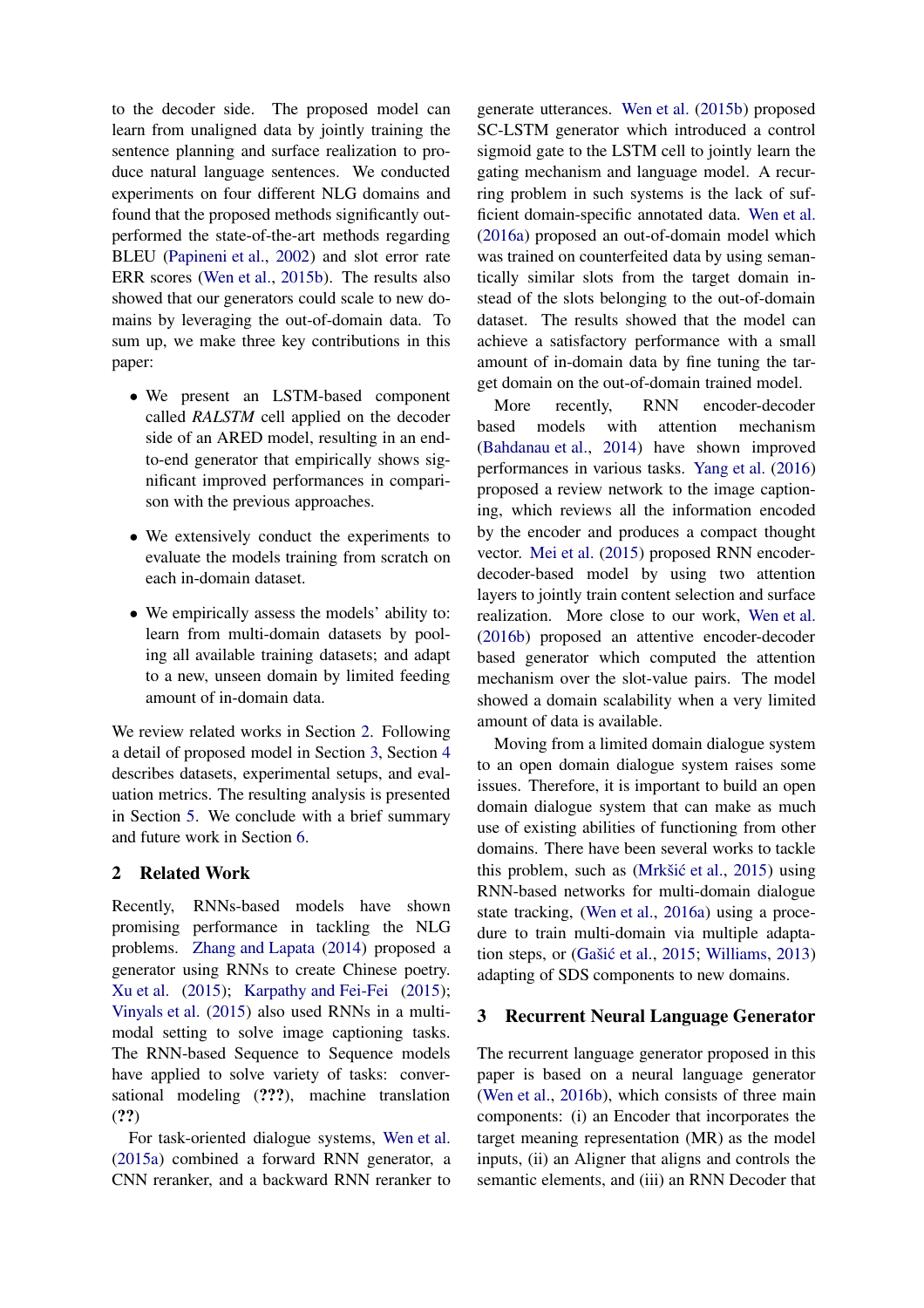<span id="page-2-0"></span>

Figure 1: Unrolled presentation of the RNNsbased neural language generator. The Encoder part is a BiLSTM, the Aligner is an attention mechanism over the encoded inputs, and the Decoder is the proposed RALSTM model conditioned on a 1-hot representation vector s. The fading color of the vector s indicates retaining information for future computational time steps.

generates output sentences. The generator architecture is shown in Figure [1.](#page-2-0) The Encoder first encodes the MR into input semantic elements which are then aggregated and selected by utilizing an attention-based mechanism by the Aligner. The input to the RNN Decoder at each time step is a 1-hot encoding of a token<sup>[2](#page-2-1)</sup>  $w_t$  and an attentive DA representation  $\mathbf{d}_t$ . At each time step t, RNN Decoder also computes how much the feature value vector  $s_{t-1}$  retained for the next computational steps, and adds this information to the RNN output which represents the probability distribution of the next token  $w_{t+1}$ . At generation time, we can sample from this conditional distribution to obtain the next token in a generated sentence, and feed it as the next input to the RNN Decoder. This process finishes when an end sign is generated [\(Karpathy and Fei-Fei,](#page-8-9) [2015](#page-8-9)), or some constraints are reached [\(Zhang and Lapata,](#page-9-6) [2014\)](#page-9-6). The model can produce a sequence of tokens which can fi-nally be lexicalized<sup>[3](#page-2-2)</sup> to form the required utterance.



Figure 2: The RALSTM cell proposed in this paper, which consists of three components: an Refinement Cell, a traditional LSTM Cell, and an Adjustment Cell. At time step  $t$ , while the Refinement cell computes new input tokens  $x_t$  based on the original input tokens and the attentional DA representation  $\mathbf{d}_t$ , the Adjustment Cell calculates how much information of the slot-value pairs can be generated by the LSTM Cell.

## 3.1 Encoder

The slots and values are separated parameters used in the encoder side. This embeds the source information into a vector representation  $z_i$  which is a concatenation of embedding vector representation of each slot-value pair, and is computed by:

$$
\mathbf{z}_i = \mathbf{u}_i \oplus \mathbf{v}_i \tag{1}
$$

where  $\mathbf{u}_i$ ,  $\mathbf{v}_i$  are the *i*-th slot and value embedding vectors, respectively, and  $\oplus$  is vector concatenation. The *i* index runs over the L given slot-value pairs. In this work, we use a 1-layer, Bidirectional LSTM (Bi-LSTM) to encode the sequence of slot-value pairs<sup>[4](#page-2-3)</sup> embedding. The Bi-LSTM consists of forward and backward LSTMs which read the sequence of slot-value pairs from left-to-right and right-to-left to produce forward and backward sequence of hidden states  $(\overrightarrow{e_1}, ..., \overrightarrow{e_L})$ , and  $(\overleftarrow{e_1}, ..., \overleftarrow{e_L})$ , respectively. We then obtain the sequence of encoded hidden states  $\mathbf{E} = (\mathbf{e}_1, \mathbf{e}_2, ..., \mathbf{e}_L)$  where  $\mathbf{e}_i$ 

<sup>&</sup>lt;sup>2</sup>Input texts are delexicalized where slot values are replaced by its corresponding slot tokens.

<span id="page-2-2"></span><span id="page-2-1"></span><sup>&</sup>lt;sup>3</sup>The process in which slot token is replaced by its value.

<span id="page-2-3"></span><sup>&</sup>lt;sup>4</sup>We treated the set of slot-value pairs as a sequence and use the order specified by slot's name (e.g., slot *address* comes first, *food* follows *address*). We have tried treating slot-value pairs as a set with natural order as in the given DAs. However, this yielded even worse results.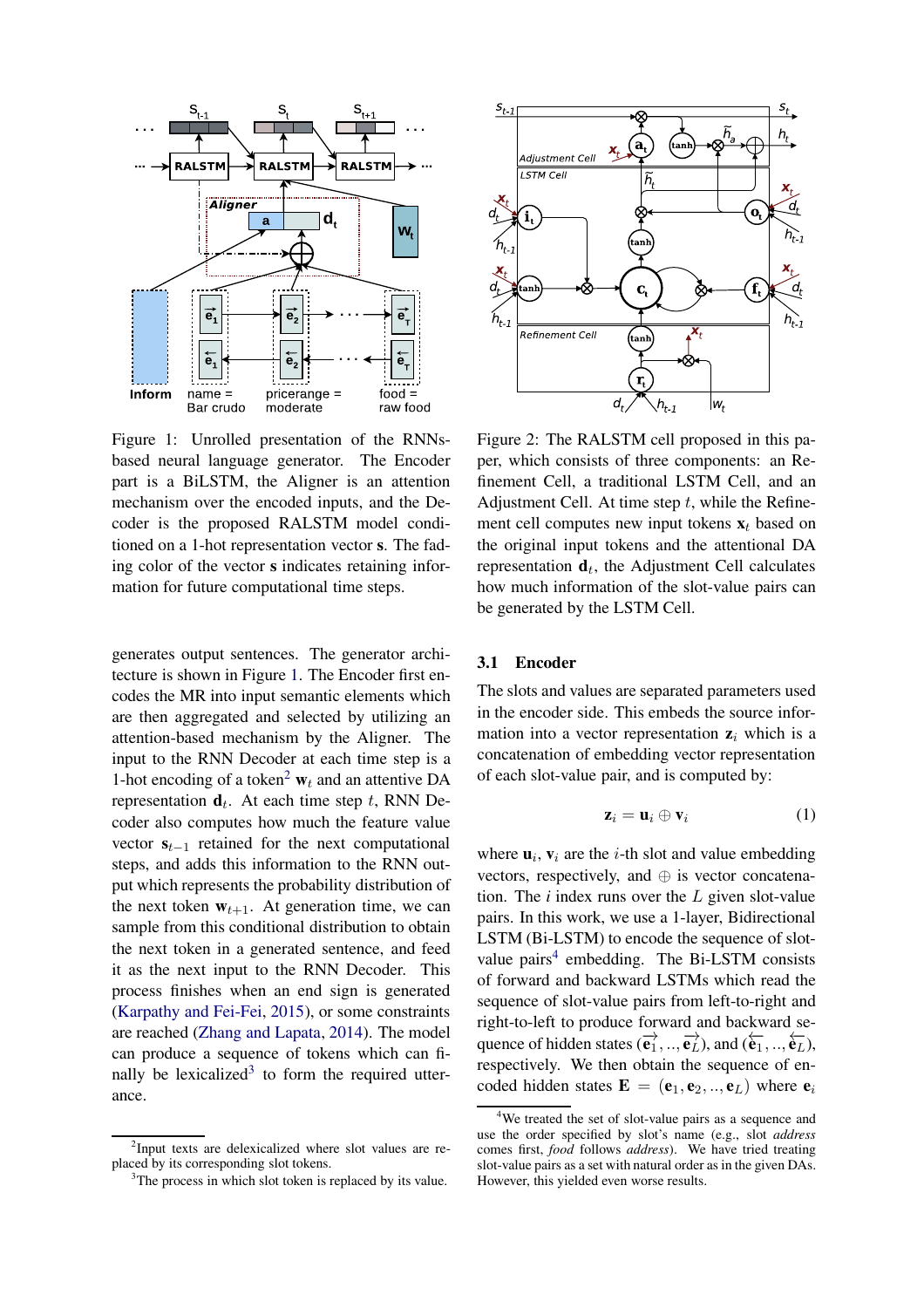is a sum of the forward hidden state  $\overrightarrow{e_i}$  and the backward one  $\overleftarrow{e_i}$  as follows:

$$
\mathbf{e}_i = \overrightarrow{\mathbf{e}_i} + \overleftarrow{\mathbf{e}_i} \tag{2}
$$

### 3.2 Aligner

The Aligner utilizes attention mechanism to calculate the DA representation as follows:

$$
\beta_{t,i} = \frac{\exp e_{t,i}}{\sum_j \exp e_{t,j}}\tag{3}
$$

where

$$
e_{t,i} = a(\mathbf{e}_i, \mathbf{h}_{t-1})
$$
 (4)

and  $\beta_{t,i}$  is the weight of *i*-th slot-value pair calculated by the attention mechanism. The alignment model a is computed by:

$$
a(\mathbf{e}_i, \mathbf{h}_{t-1}) = \mathbf{v}_a^{\top} \tanh(\mathbf{W}_a \mathbf{e}_i + \mathbf{U}_a \mathbf{h}_{t-1}) \quad (5)
$$

where  $v_a$ ,  $W_a$ ,  $U_a$  are the weight matrices to learn. Finally, the Aligner calculates dialogue act embedding  $\mathbf{d}_t$  as follows:

$$
\mathbf{d}_t = \mathbf{a} \oplus \sum_i \beta_{t,i} \mathbf{e}_i \tag{6}
$$

where a is vector embedding of the action type.

### 3.3 RALSTM Decoder

The proposed semantic RALSTM cell applied for Decoder side consists of three components: a Refinement cell, a traditional LSTM cell, and an Adjustment cell:

Firstly, instead of feeding the original input token  $w_t$  into the RNN cell, the input is recomputed by using a semantic gate as follows:

$$
\mathbf{r}_t = \sigma(\mathbf{W}_{rd}\mathbf{d}_t + \mathbf{W}_{rh}\mathbf{h}_{t-1})
$$
  

$$
\mathbf{x}_t = \mathbf{r}_t \odot \mathbf{w}_t
$$
 (7)

where  $\mathbf{W}_{rd}$  and  $\mathbf{W}_{rh}$  are weight matrices. Element-wise multiplication ⊙ plays a part in word-level matching which not only learns the vector similarity, but also preserves information about the two vectors.  $W_{rh}$  acts like a key phrase detector that learns to capture the pattern of generation tokens or the relationship between multiple tokens. In other words, the new input  $x_t$  consists of information of the original input token  $w_t$ , the DA representation  $\mathbf{d}_t$ , and the hidden context  $\mathbf{h}_{t-1}$ .  $\mathbf{r}_t$  is called a *Refinement* gate because the input tokens are refined by a combination gating information of the attentive DA representation  $\mathbf{d}_t$  and the previous hidden state  $h_{t-1}$ . By this way, we can represent the whole sentence based on the refined inputs.

Secondly, the traditional LSTM network proposed by [Hochreiter and Schmidhuber](#page-8-13) [\(2014\)](#page-8-4) in which the input gate  $\mathbf{i}_i$ , forget gate  $\mathbf{f}_t$  and output gates  $\mathbf{o}_t$  are introduced to control information flow and computed as follows:

$$
\begin{pmatrix} \mathbf{i}_t \\ \mathbf{f}_t \\ \mathbf{o}_t \\ \hat{\mathbf{c}}_t \end{pmatrix} = \begin{pmatrix} \sigma \\ \sigma \\ \sigma \\ \tanh \end{pmatrix} \mathbf{W}_{4n,4n} \begin{pmatrix} \mathbf{x}_t \\ \mathbf{d}_t \\ \mathbf{h}_{t-1} \end{pmatrix}
$$
 (8)

where *n* is hidden layer size,  $W_{4n,4n}$  is model parameters. The cell memory value  $\mathbf{c}_t$  is modified to depend on the DA representation as:

$$
\begin{aligned} \mathbf{c}_t &= \mathbf{f}_t \odot \mathbf{c}_{t-1} + \mathbf{i}_t \odot \hat{\mathbf{c}}_t + \tanh(\mathbf{W}_{cr} \mathbf{r}_t) \\ \tilde{\mathbf{h}}_t &= \mathbf{o}_t \odot \tanh(\mathbf{c}_t) \end{aligned} \tag{9}
$$

where  $\tilde{\mathbf{h}}_t$  is the output.

Thirdly, inspired by work of [Wen et al.](#page-9-1) [\(2015b\)](#page-9-1) in which the generator was further conditioned on a 1-hot representation vector s of given dialogue act, and work of [Lu et al.](#page-8-14) [\(2016\)](#page-8-14) that proposed a visual sentinel gate to make a decision on whether the model should attend to the image or to the sentinel gate, an additional gating cell is introduced on top of the traditional LSTM to gate another controlling vector s. Figure [6](#page-7-0) shows how RAL-STM controls the DA vector s. First, starting from the 1-hot vector of the DA  $s_0$ , at each time step t the proposed cell computes how much the LSTM output  $\tilde{\mathbf{h}}_t$  affects the DA vector, which is computed as follows:

$$
\mathbf{a}_t = \sigma(\mathbf{W}_{ax}\mathbf{x}_t + \mathbf{W}_{ah}\tilde{\mathbf{h}}_t) \n\mathbf{s}_t = \mathbf{s}_{t-1} \odot \mathbf{a}_t
$$
\n(10)

where  $\mathbf{W}_{ax}$ ,  $\mathbf{W}_{ah}$  are weight matrices to be learned.  $a_t$  is called an  $Adjustment$  gate since its task is to control what information of the given DA have been generated and what information should be retained for future time steps. Second, we consider how much the information preserved in the DA  $s_t$  can be contributed to the output, in which an additional output is computed by applying the output gate  $\mathbf{o}_t$  on the remaining information in  $\mathbf{s}_t$ as follows:

$$
\begin{aligned} \mathbf{c}_a &= \sigma(\mathbf{W}_{os}\mathbf{s}_t) \\ \tilde{\mathbf{h}}_a &= \mathbf{o}_t \odot \tanh(\mathbf{c}_a) \end{aligned} \tag{11}
$$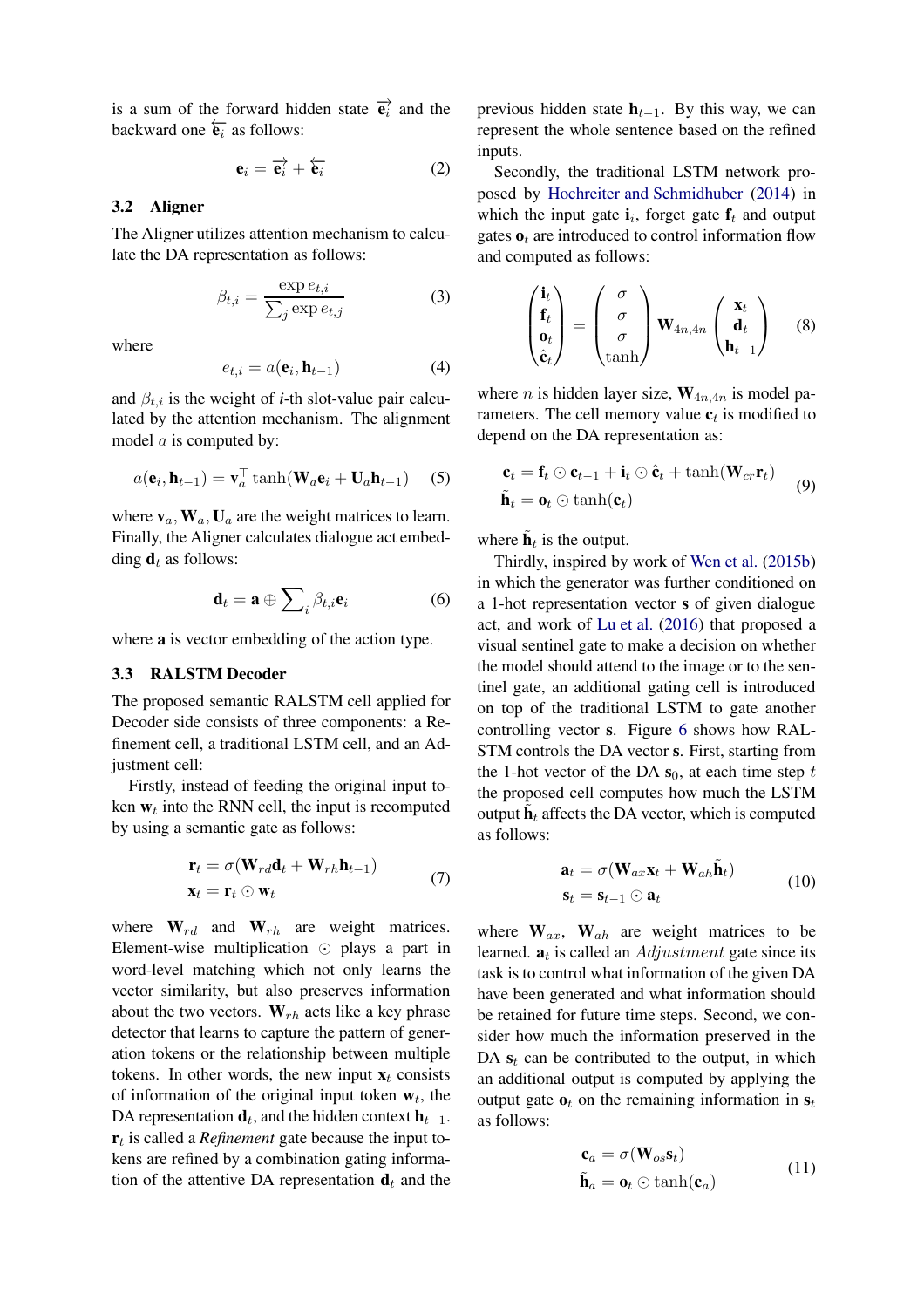where  $W_{os}$  is a weight matrix to project the DA presentation into the output space,  $\tilde{\mathbf{h}}_a$  is the Adjustment cell output. Final RALSTM output is a combination of both outputs of the traditional LSTM cell and the Adjustment cell, and computed as follows:

$$
\mathbf{h}_t = \tilde{\mathbf{h}}_t + \tilde{\mathbf{h}}_a \tag{12}
$$

Finally, the output distribution is computed by applying a softmax function  $q$ , and the distribution can be sampled to obtain the next token,

$$
P(w_{t+1} | w_t, ...w_0, \mathbf{DA}) = g(\mathbf{W}_{ho}\mathbf{h}_t)
$$
  

$$
w_{t+1} \sim P(w_{t+1} | w_t, w_{t-1}, ...w_0, \mathbf{DA})
$$
 (13)

where  $DA = (s, z)$ .

### 3.4 Training

The objective function was the negative loglikelihood and computed by:

$$
\mathbf{F}(\theta) = -\sum_{t=1}^{T} \mathbf{y}_t^{\top} \log \mathbf{p}_t \qquad (14)
$$

where:  $y_t$  is the ground truth token distribution,  $p_t$ is the predicted token distribution,  $T$  is length of the input sentence. The proposed generators were trained by treating each sentence as a mini-batch with  $l_2$  regularization added to the objective function for every 5 training examples. The models were initialized with a pretrained Glove word embedding vectors [\(Pennington et al.](#page-8-15), [2014\)](#page-8-15) and optimized by using stochastic gradient descent and back propagation through time [\(Werbos](#page-9-9), [1990\)](#page-9-9). Early stopping mechanism was implemented to prevent over-fitting by using a validation set as suggested in [\(Mikolov,](#page-8-16) [2010](#page-8-16)).

# 3.5 Decoding

The decoding consists of two phases: (i) overgeneration, and (ii) reranking. In the overgeneration, the generator conditioned on both representations of the given DA use a beam search to generate a set of candidate responses. In the reranking phase, cost of the generator is computed to form the reranking score  **as follows:** 

$$
\mathbf{R} = \mathbf{F}(\theta) + \lambda \mathbf{ERR} \tag{15}
$$

where  $\lambda$  is a trade off constant and is set to a large value in order to severely penalize nonsensical outputs. The slot error rate ERR, which is the number of slots generated that is either missing or redundant, and is computed by:

$$
ERR = \frac{p+q}{N} \tag{16}
$$

where  $N$  is the total number of slots in DA, and p, q is the number of missing and redundant slots, respectively.

# <span id="page-4-0"></span>4 Experiments

We extensively conducted a set of experiments to assess the effectiveness of the proposed models by using several metrics, datasets, and model architectures, in order to compare to prior methods.

### 4.1 Datasets

We assessed the proposed models on four different NLG domains: finding a restaurant, finding a hotel, buying a laptop, and buying a television. The Restaurant and Hotel were collected in [\(Wen et al.,](#page-9-1) [2015b](#page-9-1)), while the Laptop and TV datasets have been released by [\(Wen et al.](#page-9-7), [2016a\)](#page-9-7) with a much larger input space but only one training example for each DA so that the system must learn partial realization of concepts and be able to recombine and apply them to unseen DAs. This makes the NLG tasks for the Laptop and TV domains become much harder. The dataset statistics are shown in Table [1.](#page-4-1)

Table 1: Dataset statistics.

<span id="page-4-1"></span>

|                | <b>Restaurant</b> | Hotel | Laptop | ТV    |
|----------------|-------------------|-------|--------|-------|
| # train        | 3,114             | 3.223 | 7.944  | 4.221 |
| # validation   | 1,039             | 1,075 | 2.649  | 1,407 |
| # test         | 1,039             | 1,075 | 2,649  | 1,407 |
| # distinct DAs | 248               | 164   | 13,242 | 7,035 |
| # DA types     | 8                 | 8     | 14     | 14    |
| $#$ slots      | 12                | 12    | 19     | 15    |

### <span id="page-4-2"></span>4.2 Experimental Setups

The generators were implemented using the TensorFlow library [\(Abadi et al.](#page-8-17), [2016\)](#page-8-17) and trained with training, validation and testing ratio as  $3:1:1$ . The hidden layer size, beam size were set to be 80 and 10, respectively, and the generators were trained with a 70% of dropout rate. We performed 5 runs with different random initialization of the network and the training is terminated by using early stopping. We then chose a model that yields the highest BLEU score on the validation set as shown in Table [2.](#page-5-1) Since the trained models can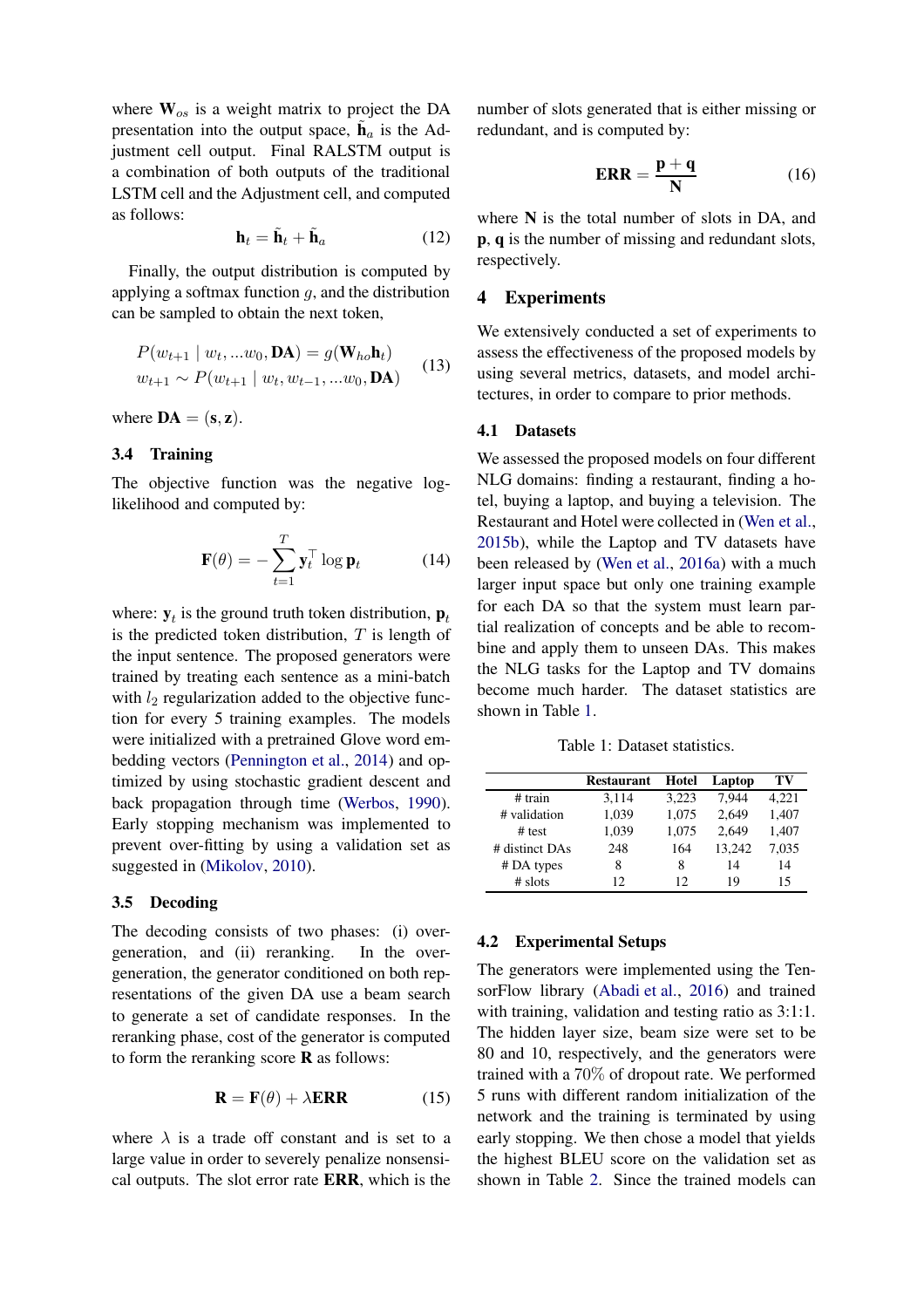<span id="page-5-1"></span>Table 2: Performance comparison on four datasets in terms of the BLEU and the error rate  $ERR(\%)$ scores. The results were produced by training each network on 5 random initialization and selected model with the highest validation BLEU score. <sup>‡</sup> denotes the Attention-based Encoder-Decoder model. The best and second best models highlighted in bold and *italic* face, respectively.

| Model                     | <b>Restaurant</b> |            | <b>Hotel</b> |          | Laptop |          | TV          |            |
|---------------------------|-------------------|------------|--------------|----------|--------|----------|-------------|------------|
|                           | <b>BLEU</b>       | <b>ERR</b> | <b>BLEU</b>  | ERR      | BLEU   | ERR      | <b>BLEU</b> | <b>ERR</b> |
| <b>HLSTM</b>              | 0.7466            | 0.74%      | 0.8504       | $2.67\%$ | 0.5134 | 1.10%    | 0.5250      | 2.50%      |
| <b>SCLSTM</b>             | 0.7525            | 0.38%      | 0.8482       | $3.07\%$ | 0.5116 | $0.79\%$ | 0.5265      | 2.31%      |
| $Enc\text{-}Dec^{\sharp}$ | 0.7398            | $2.78\%$   | 0.8549       | $4.69\%$ | 0.5108 | $4.04\%$ | 0.5182      | 3.18%      |
| $W/\Omega A^{\sharp}$     | 0.7651            | $0.99\%$   | 0.8940       | 1.82%    | 0.5219 | 1.64%    | 0.5296      | 2.40%      |
| $W/0 R^{\sharp}$          | 0.7748            | 0.22%      | 0.8944       | 0.48%    | 0.5235 | $0.57\%$ | 0.5350      | 0.72%      |
| RAL STM <sup>#</sup>      | 0.7789            | 0.16%      | 0.8981       | 0.43%    | 0.5252 | 0.42%    | 0.5406      | $0.63\%$   |

<span id="page-5-2"></span>Table 3: Performance comparison of the proposed models on four datasets in terms of the BLEU and the error rate  $ERR(\%)$  scores. The results were averaged over 5 randomly initialized networks. **bold** denotes the best model.

| Model         | <b>Restaurant</b> |            | Hotel                                                                   |  | Laptop   |  | TV   |       |
|---------------|-------------------|------------|-------------------------------------------------------------------------|--|----------|--|------|-------|
|               | <b>BLEU</b>       | <b>ERR</b> | BLEU ERR                                                                |  | BLEU ERR |  | BLEU | ERR   |
| $w/\alpha A$  |                   |            | $0.7619$ $2.26\%$ $0.8913$ $1.85\%$ $0.5180$ $1.81\%$ $0.5270$ $2.10\%$ |  |          |  |      |       |
| $w/\alpha R$  |                   |            | $0.7733$ $0.23\%$ $0.8901$ $0.59\%$ $0.5208$ $0.60\%$ $0.5321$ $0.50\%$ |  |          |  |      |       |
| <b>RALSTM</b> | 0.7779            |            | $0.20\%$ $0.8965$ $0.58\%$ $0.5231$ $0.50\%$ $0.5373$                   |  |          |  |      | 0.49% |

differ depending on the initialization, we also report the results which were averaged over 5 randomly initialized networks. Note that, except the results reported in Table [2,](#page-5-1) all the results shown were averaged over 5 randomly initialized networks. We set  $\lambda$  to 1000 to severely discourage the reranker from selecting utterances which contain either redundant or missing slots. For each DA, we over-generated 20 candidate sentences and selected the top 5 realizations after reranking. Moreover, in order to better understand the effectiveness of our proposed methods, we: (i) performed an ablation experiments to demonstrate the contribution of each proposed cells (Tables [2,](#page-5-1) [3\)](#page-5-2), (ii) trained the models on the Laptop domain with varied proportion of training data, starting from 10% to 100% (Figure [3\)](#page-6-0), (iii) trained general models by merging all the data from four domains together and tested them in each individual domain (Figure [4\)](#page-6-1), and (iv) trained adaptation models on merging data from restaurant and hotel domains, then fine tuned the model on laptop domain with varied amount of adaptation data (Figure [5\)](#page-6-2).

### 4.3 Evaluation Metrics and Baselines

The generator performance was assessed on the two evaluation metrics: the BLEU and the slot error rate ERR by adopting code from an open source benchmark toolkit for Natural Language

Generation<sup>[5](#page-5-3)</sup>. We compared the proposed models against three strong baselines which have been recently published as state-of-the-art NLG benchmarks<sup>5</sup>.

- HLSTM proposed by [Wen et al.](#page-9-0) [\(2015a\)](#page-9-0) which used a heuristic gate to ensure that all of the slot-value information was accurately captured when generating.
- SCLSTM proposed by [Wen et al.](#page-9-1) [\(2015b\)](#page-9-1) which can jointly learn the gating signal and language model.
- Enc-Dec proposed by [Wen et al.](#page-9-3) [\(2016b\)](#page-9-3) which applied the attention-based encoderdecoder architecture.

# <span id="page-5-0"></span>5 Results and Analysis

# 5.1 Results

We conducted extensive experiments on our models and compared against the previous methods. Overall, the proposed models consistently achieve the better performance regarding both evaluation metrics across all domains in all test cases.

# Model Comparison in an Unseen Domain

The ablation studies (Tables [2,](#page-5-1) [3\)](#page-5-2) demonstrate the contribution of different model components

<span id="page-5-3"></span><sup>5</sup> https://github.com/shawnwun/RNNLG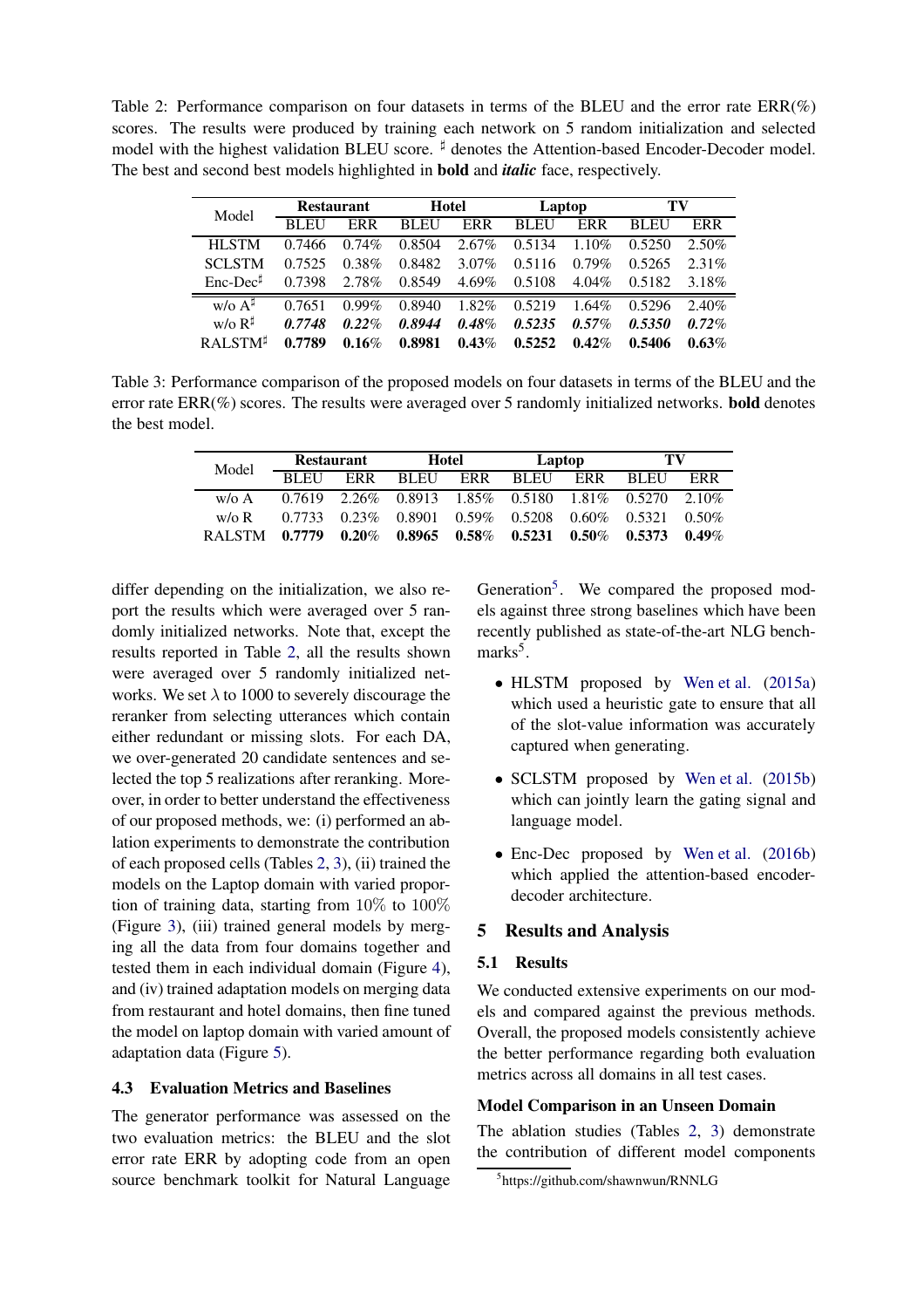<span id="page-6-0"></span>

Figure 3: Performance comparison of the models trained on Laptop domain.

<span id="page-6-1"></span>

Figure 4: Performance comparison of the general models on four different domains.

<span id="page-6-2"></span>

Figure 5: Performance on Laptop domain with varied amount of the adaptation training data when adapting models trained on Restaurant+Hotel dataset.

in which the models were assessed without Adjustment cell (*w/o A*), or without Refinement cell (*w/o R*). It clearly sees that the Adjustment cell contributes to reducing the slot error rate ERR score since it can effectively prevent the undesirable slot-value pair repetitions by gating the DA vector s. A comparison between the ARED-based models (denoted by  $\frac{d}{dx}$  in Table [2\)](#page-5-1) shows that the proposed models not only have better performance with higher the BLEU score but also significantly reduce the slot error rate ERR score by a large margin about  $2\%$  to  $4\%$  in every datasets. Moreover, a comparison between the models with gating the DA vector also indicates that the proposed models (*w/o R*, *RALSTM*) have significant improved performance on both the evaluation metrics across the four domains compared to the *SCLSTM* model. The *RALSTM* cell without the Refinement cell is similar as the *SCLSTM* cell. However, it obtained the results much better than the SCLSTM baselines. This stipulates the necessary of the LSTM encoder and the Aligner in effectively partial learning the correlated order between slot-value representation in the DAs, especially for the unseen domain where there is only one training example for each DA. Table [3](#page-5-2) further demonstrates the stable strength of our models since the results' pattern stays unchanged compared to those in Table [2.](#page-5-1)

Figure [3](#page-6-0) shows a comparison of three models (*Enc-Dec*, *SCLSTM*, and *RALSTM*) which were trained from scratch on the unseen laptop domain in varied proportion of training data, from  $1\%$  to 100%. It clearly shows that the *RALSTM* outperforms the previous models in all cases, while the *Enc-Dec* has a much greater ERR score comparing to the two models.

A comparison of top responses generated for some input DAs between different models are shown in Table [4.](#page-7-1) While the previous models still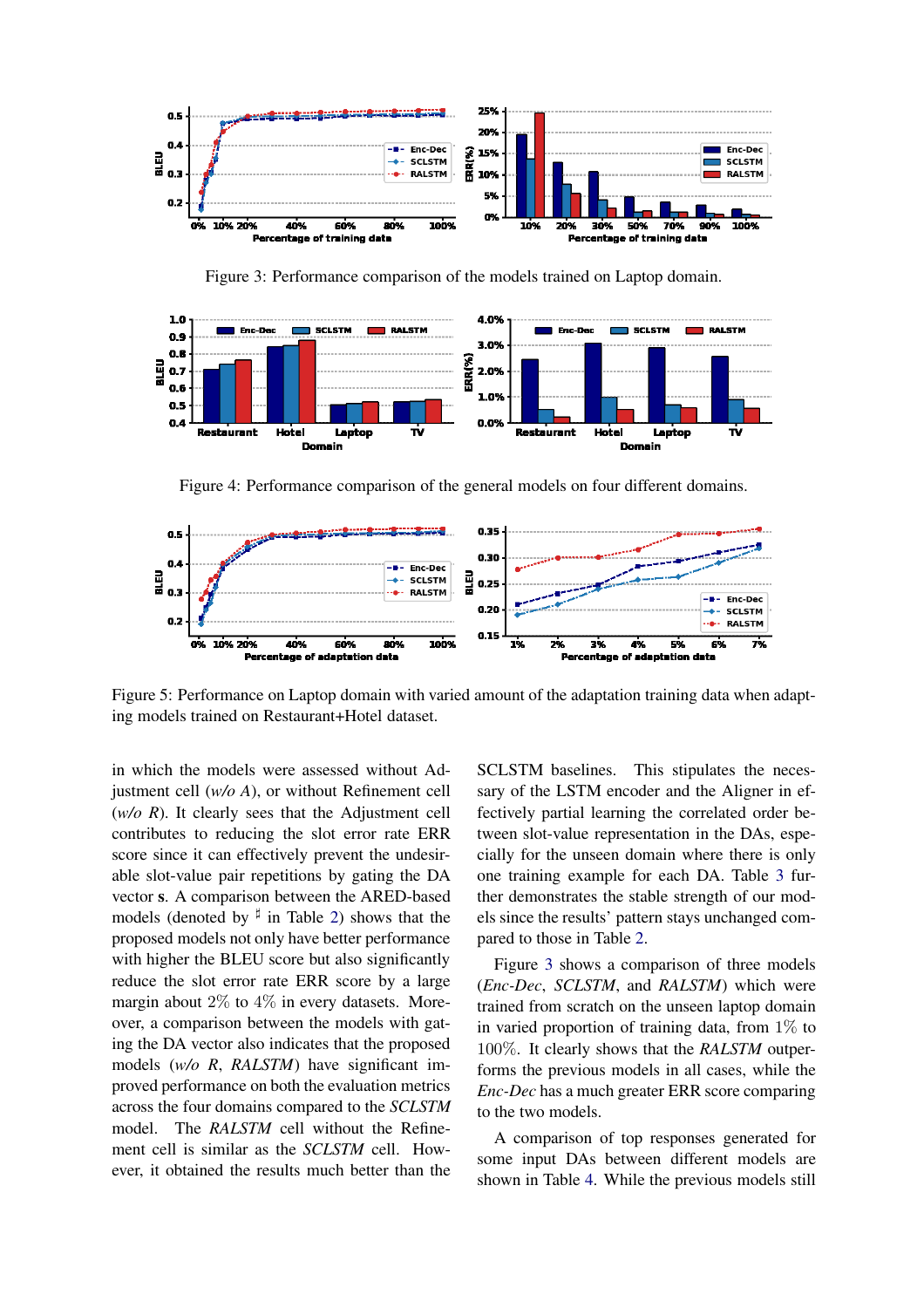<span id="page-7-1"></span>Table 4: Comparison of top responses generated for some input dialogue acts between different models. Errors are marked in color (missing, misplaced information). *All2\** are general models.

| # | Model              | <b>Generated Responses from Laptop Domain</b>                                                                          |  |  |  |  |  |  |
|---|--------------------|------------------------------------------------------------------------------------------------------------------------|--|--|--|--|--|--|
|   | <b>Input DA</b>    | ?compare(name="satellite notus 19", pricerange="budget", drive="500 gb", name="portege thanatos 98",                   |  |  |  |  |  |  |
|   |                    | pricerange="expensive", drive="128 gb")                                                                                |  |  |  |  |  |  |
|   | Reference          | the satellite notus 19 has a 500 gb drive and is in the budget price range. on the other hand the portege thanatos 98  |  |  |  |  |  |  |
|   |                    | has a 128 gb drive and is in the expensive price range. which would you prefer                                         |  |  |  |  |  |  |
|   | <b>HLSTM</b>       | the satellite notus 19 is a budget priced laptop with a 500 gb drive and a 128 gb drive. which one do you prefer       |  |  |  |  |  |  |
|   |                    | [portege than atos 98, expensive]                                                                                      |  |  |  |  |  |  |
|   | Enc-Dec            | the satellite notus 19 is in the budget price range. the portege than to 98 has a 500 gb drive and is in the expensive |  |  |  |  |  |  |
|   |                    | price range. which one do you prefer [128 gb]                                                                          |  |  |  |  |  |  |
|   | <b>SCLSTM</b>      | the satellite notus 19 is in the budget price range and has a 500 gb drive and the portege thanatos 98 has a 128 gb    |  |  |  |  |  |  |
|   |                    | drive . which one do you prefer [expensive]                                                                            |  |  |  |  |  |  |
|   | <b>RALSTM</b>      | the satellite notus 19 is in the budget price range with a 500 gb drive, while the portege thanatos 98 is in the       |  |  |  |  |  |  |
|   |                    | expensive price range and has a 128 gb drive. which one do you prefer                                                  |  |  |  |  |  |  |
|   | All2Laptop         | the satellite notus 19 is a budget price range with a 500 gb drive and the portege thanatos 98 has a 128 gb drive and  |  |  |  |  |  |  |
|   |                    | is in the expensive price range. which one do you prefer                                                               |  |  |  |  |  |  |
| # | Model              | <b>Generated Responses from TV Domain</b>                                                                              |  |  |  |  |  |  |
| 2 | <b>Input DA</b>    | inform_count(count="73", type="television", hasusbport="dontcare", hdmiport="2", screensizerange="dontcare")           |  |  |  |  |  |  |
|   | Reference          | there are 73 televisions if you do not care about whether it has usb port or not, with 2 hdmi ports and if you do not  |  |  |  |  |  |  |
|   |                    | care about the screen size                                                                                             |  |  |  |  |  |  |
|   | <b>HLSTM</b>       | there are 73 televisions with 2 hdmi ports and if you do not care about the number of usb ports [screensizerange]      |  |  |  |  |  |  |
|   | Enc-Dec            | there are 73 televisions with 2 hdmi ports if you do not care about usb ports [screensizerange]                        |  |  |  |  |  |  |
|   | <b>SCLSTM</b>      | there are 73 televisions with 2 hdmi ports if you do not care about the screen size and if you do not care about the   |  |  |  |  |  |  |
|   |                    | number of usb ports                                                                                                    |  |  |  |  |  |  |
|   | RALSTM             | there are 73 televisions with 2 hdmi ports if you do not care about screen size or usb ports                           |  |  |  |  |  |  |
|   | All2T <sub>v</sub> | there are 73 televisions with 2 hdmi ports if you do not care about screen size or usb ports                           |  |  |  |  |  |  |

produce some errors (missing and misplaced information), the proposed models (RALSTM and the models *All2\** trained by pooling all datasets together) can generate appropriate sentences. We also found that the proposed models tend to generate more complete and concise sentences than the other models.

All these prove the importance of the proposed components: the Refinement cell in aggregating and selecting the attentive information, and the Adjustment cell in controlling the feature vector (see Examples in Figure [6\)](#page-7-0).

# General Models

Figure [4](#page-6-1) shows a comparison performance of general models as described in Section [4.2.](#page-4-2) The results are consistent with the Figure [3,](#page-6-0) in which the *RALSTM* has better performance than the *Enc-Dec* and *SCLSTM* on all domains in terms of the BLEU and the ERR scores, while the *Enc-Dec* has difficulties in reducing the ERR score. This indicates the relevant contribution of the proposed component Refinement and Adjustment cells to the original ARED architecture, in which the Refinement with attentional gating can effectively select and aggregate the information before putting them into the traditional LSTM cell, while the Adjustment with gating DA vector can effectively control the

<span id="page-7-0"></span>



(b) An example from the TV domain.

Figure 6: Example showing how RALSTM drives down the DA feature value vector s step-by-step, in which the model generally shows its ability to detect words and phases describing a corresponding slot-value pair.

information flow during generation.

### Adaptation Models

Figure [5](#page-6-2) shows domain scalability of the three models in which the models were first trained on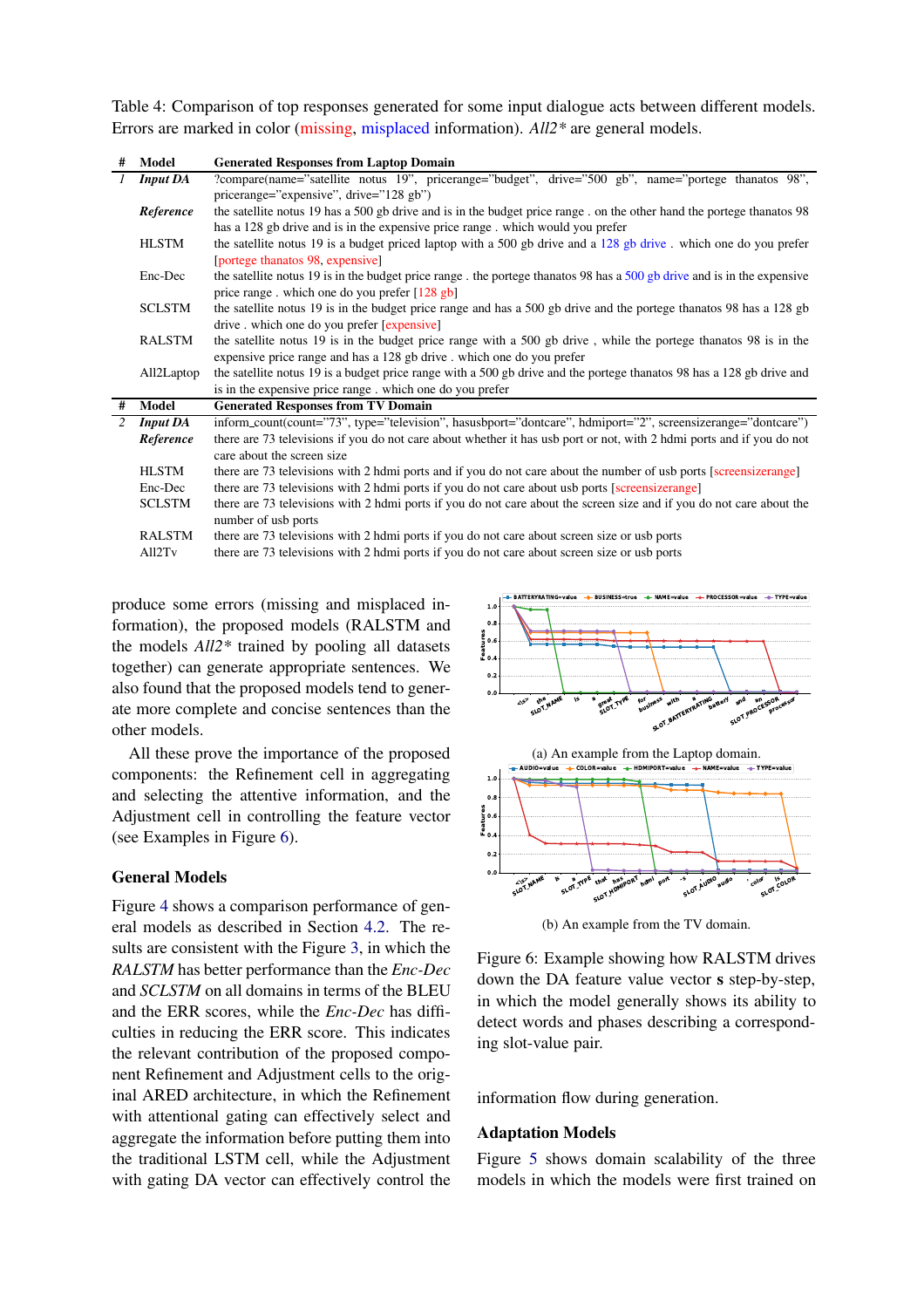the merging out-of-domain Restaurant and Hotel datasets, then fine tuned the parameters with varied amount of in-domain training data (laptop domain). The *RALSTM* model outperforms the previous model in both cases where the sufficient indomain data is used (as in Figure [5-](#page-6-2)*left*) and the limited in-domain data is used (Figure [5-](#page-6-2)*right*). The Figure [5-](#page-6-2)*right* also indicates that the *RALSTM* model can adapt to a new, unseen domain faster than the previous models.

# <span id="page-8-8"></span>6 Conclusion and Future Work

We present an extension of ARED model, in which an RALSTM component is introduced to select and aggregate semantic elements produced by the Encoder, and to generate the required sentence. We assessed the proposed models on four NLG domains and compared to the state-of-theart generators. The proposed models empirically show consistent improvement over the previous methods in both the BLEU and ERR evaluation metrics. The proposed models also show an ability to extend to a new, unseen domain no matter how much the in-domain training data was fed. In the future, it would be interesting to apply the proposed model to other tasks that can be modeled based on the encoder-decoder architecture, i.e., image captioning, reading comprehension, and machine translation.

## References

- <span id="page-8-17"></span>Martın Abadi, Ashish Agarwal, Paul Barham, Eugene Brevdo, Zhifeng Chen, Craig Citro, Greg S Corrado, Andy Davis, Jeffrey Dean, Matthieu Devin, et al. 2016. Tensorflow: Large-scale machine learning on heterogeneous distributed systems. *arXiv preprint arXiv:1603.04467* .
- <span id="page-8-4"></span>Dzmitry Bahdanau, Kyunghyun Cho, and Yoshua Bengio. 2014. Neural machine translation by jointly learning to align and translate. *arXiv preprint arXiv:1409.0473* .
- <span id="page-8-12"></span>Milica Gašić, Dongho Kim, Pirros Tsiakoulis, and Steve Young. 2015. Distributed dialogue policies for multi-domain statistical dialogue management. In *Acoustics, Speech and Signal Processing (ICASSP), 2015 IEEE International Conference on*. IEEE, pages 5371–5375.
- <span id="page-8-13"></span>Sepp Hochreiter and Jürgen Schmidhuber. 1997. Long short-term memory. *Neural computation* .
- <span id="page-8-9"></span>Andrej Karpathy and Li Fei-Fei. 2015. Deep visualsemantic alignments for generating image descrip-

tions. In *Proceedings of the IEEE Conference CVPR*. pages 3128–3137.

- <span id="page-8-14"></span>Jiasen Lu, Caiming Xiong, Devi Parikh, and Richard Socher. 2016. Knowing when to look: Adaptive attention via a visual sentinel for image captioning. *arXiv preprint arXiv:1612.01887* .
- <span id="page-8-3"></span>Hongyuan Mei, Mohit Bansal, and Matthew R Walter. 2015. What to talk about and how? selective generation using lstms with coarse-to-fine alignment. *arXiv preprint arXiv:1509.00838* .
- <span id="page-8-16"></span>Tomas Mikolov. 2010. Recurrent neural network based language model.
- <span id="page-8-0"></span>Danilo Mirkovic, Lawrence Cavedon, Matthew Purver, Florin Ratiu, Tobias Scheideck, Fuliang Weng, Qi Zhang, and Kui Xu. 2011. Dialogue management using scripts and combined confidence scores. US Patent 7,904,297.
- <span id="page-8-11"></span>Nikola Mrkšić, Diarmuid O Séaghdha, Blaise Thomson, Milica Gašić, Pei-Hao Su, David Vandyke, Tsung-Hsien Wen, and Steve Young. 2015. Multidomain dialog state tracking using recurrent neural networks. *arXiv preprint arXiv:1506.07190* .
- <span id="page-8-6"></span>Ramesh Nallapati, Bowen Zhou, Caglar Gulcehre, Bing Xiang, et al. 2016. Abstractive text summarization using sequence-to-sequence rnns and beyond. *arXiv preprint arXiv:1602.06023* .
- <span id="page-8-1"></span>Alice H Oh and Alexander I Rudnicky. 2000. Stochastic language generation for spoken dialogue systems. In *Proceedings of the 2000 ANLP/NAACL Workshop on Conversational systems-Volume 3*. Association for Computational Linguistics, pages 27– 32.
- <span id="page-8-7"></span>Kishore Papineni, Salim Roukos, Todd Ward, and Wei-Jing Zhu. 2002. Bleu: a method for automatic evaluation of machine translation. In *Proceedings of the 40th ACL*. Association for Computational Linguistics, pages 311–318.
- <span id="page-8-15"></span>Jeffrey Pennington, Richard Socher, and Christopher D Manning. 2014. Glove: Global vectors for word representation. In *EMNLP*. volume 14, pages 1532– 43.
- <span id="page-8-5"></span>Alexander M Rush, Sumit Chopra, and Jason Weston. 2015. A neural attention model for abstractive sentence summarization. *arXiv preprint arXiv:1509.00685* .
- <span id="page-8-2"></span>Amanda Stent, Rashmi Prasad, and Marilyn Walker. 2004. Trainable sentence planning for complex information presentation in spoken dialog systems. In *Proceedings of the 42nd ACL*. Association for Computational Linguistics, page 79.
- <span id="page-8-10"></span>Oriol Vinyals, Alexander Toshev, Samy Bengio, and Dumitru Erhan. 2015. Show and tell: A neural image caption generator. In *Proceedings of the IEEE Conference on Computer Vision and Pattern Recognition*. pages 3156–3164.